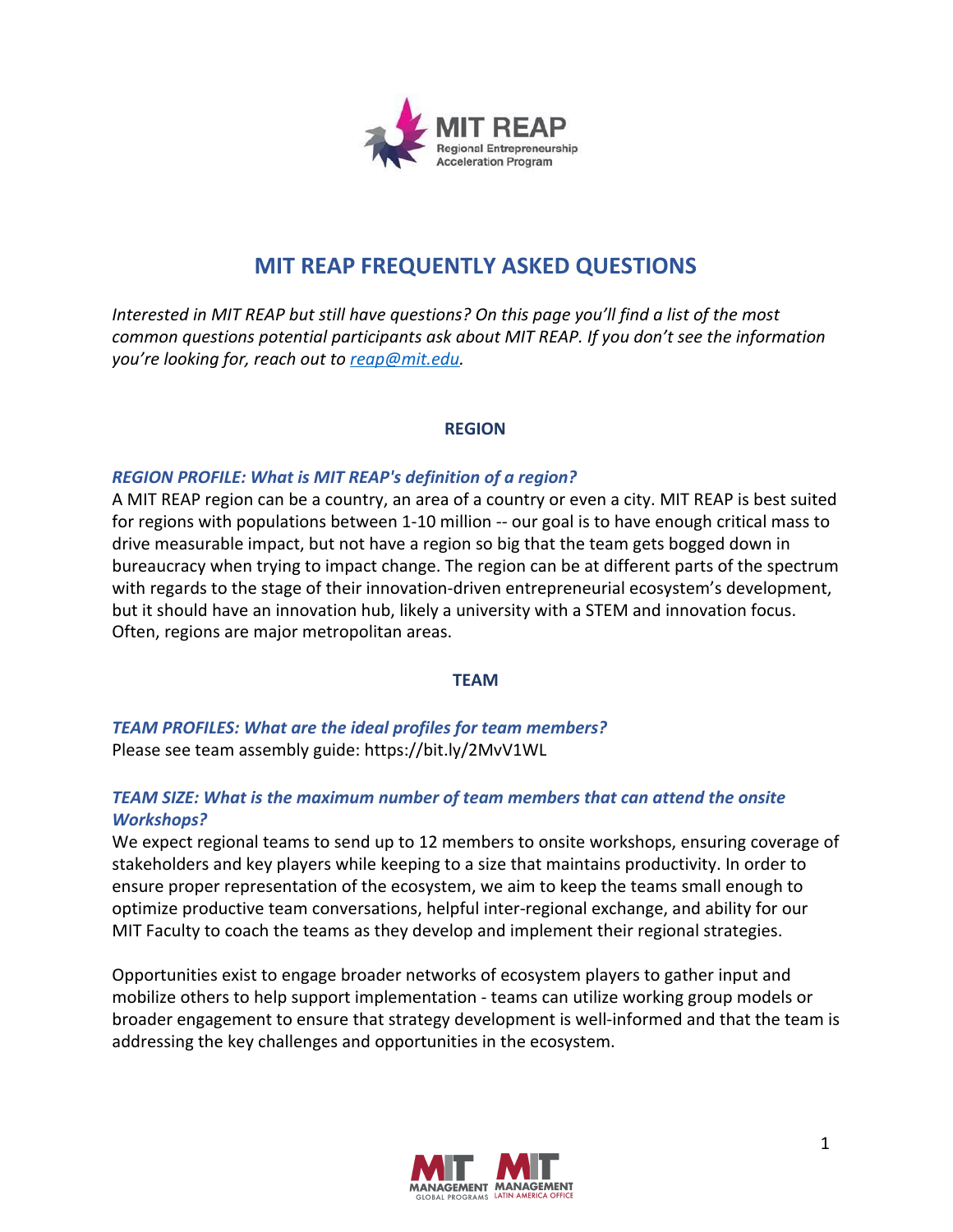

# *TEAM CONSISTENCY: Do the same team members have to commit for the entire two-year program?*

Teams should maintain as much consistency as possible because the program builds over the course of two years: presenting foundational frameworks and assessment assignments at the beginning, building on this work to develop a strategy, and ultimately implementing that strategy by the team members and those they influence. A lot of turnover on a team can negatively impact the learning and momentum that occurs when a team completes all MIT REAP program activities together.

Careful attention should be paid to ensure that the Champion of the team is able to commit to the two-year leadership appointment to ensure maximum team leadership and regional impact. If members need to be added or replaced to support regional strategic direction or ensure that the team is as effective as it can be, flexibility exists for this case.

### *CHAMPION PROFILES: What is the ideal profile for a regional Team Champion?*

An ideal MIT REAP Champion is the leader of his or her team and is deeply connected to the mission of inspiring innovation-driven entrepreneurial ecosystems. The individual works in this capacity on a daily basis, and will understand the local landscape and which key players to engage to create the greatest impact.

Although Champions may come from many places, our experience shows that successful Champions often have the following profile: energetic, once-practicing entrepreneurs now seated in a business-facing public policy, government, or economic development role, with deep connections across stakeholders and strong ties to regional and national government.

The person should have a current organizational mission aligned with that of MIT REAP and a job role related to accountability for creating or implementing a regional strategy to accelerate regional prosperity, economic growth, and development through innovation-driven entrepreneurship.

#### *CHAMPION COMMITMENT: What are the terms of the Champion's commitment?*

The Champion should expect to take on a leadership role and will be the direct point of contact with MIT REAP staff. He or she will sign the letter of agreement on behalf of the regional team, committing to securing and submitting tuition and to leading a team representing the core 5 stakeholder categories who will participate fully in the two-year MIT REAP program.

The Champion is expected to attend and participate fully in all on-site workshops, and ensure that the team is fully prepared, engaged, and driving towards progress against shared metrics.

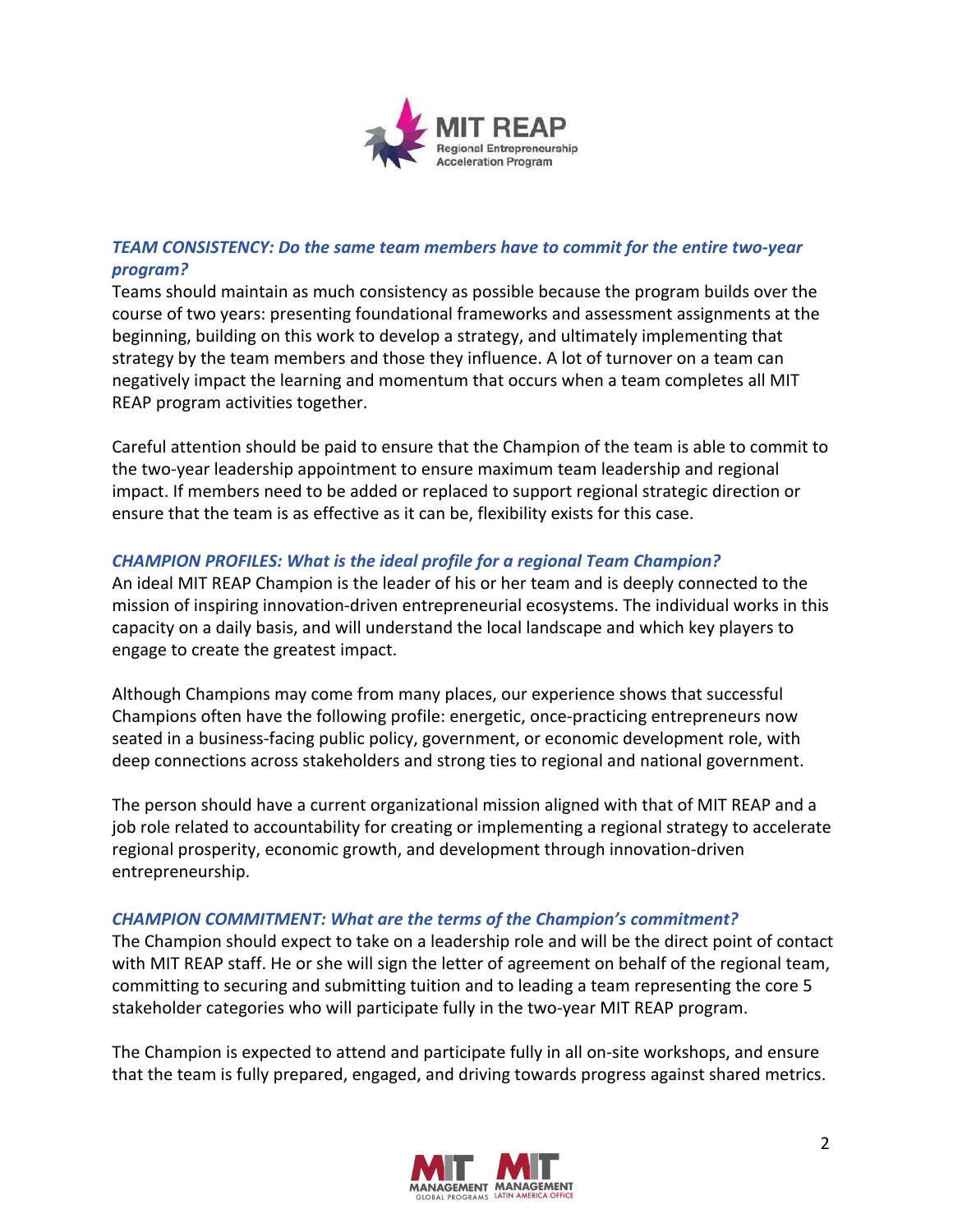

The Champion takes responsibility for ensuring accountability for assignments and the team's efforts during the Action Phases (interim periods between workshops), ensuring that the team maximizes this opportunity and platform to drive change in the region.

#### *TEAM COMMITMENT: What are the terms of the team members' commitment?*

The Champion and full team must actively participate in all four workshops and meet periodically with their team during interim sessions to complete assignments designed to support their efforts to drive change in the region. Team members engaged in discussion of regional strategy and catalytic programs and policies will represent the viewpoints of themselves and those in their sector. As a result of workshop activities, each team member takes the lead on driving specific strategic initiatives once on-the-ground and back home in their regions.

### *OUTSIDE ENGAGEMENT: Can people beyond the core team get involved in supporting the regional MIT REAP strategies and initiatives?*

Yes, absolutely. The MIT REAP team is seen as a core, mobilizing force to drive change in the region. In order to create lasting impact, teams have implemented a variety of successful models to engage broader networks beyond the core team. For example, the MIT REAP team from Scotland schedules a working group session every other month in each of their sectors to share information from MIT REAP lessons learned and gather input from key players across the ecosystem that will inform strategic direction and spin-out activities in support of the regional strategy. Some regions have tried a less formal approach, reaching out as needed to individuals in their networks based on the targeted strategic initiatives they are undertaking.

#### **ADMISSIONS**

#### *ADMISSIONS PROCESS: What does the admissions process look like?*

- The full application can be found online: <https://reap.mit.edu/get-involved/regions-apply/>
- Teams must first complete the application to be considered for any given Cohort
- For the initial application, the team must have identified its team Champion and funding
- Applications are due September 30
- Applications are reviewed and accepted by the MIT REAP Admissions Committee until the incoming Cohort is fully formed
- Applicants will receive admissions decisions in October
- Champion will submit signed Letter of Agreement to reserve a spot in the next Cohort upon acceptance in October
- Teams will submit the first tuition payment by December

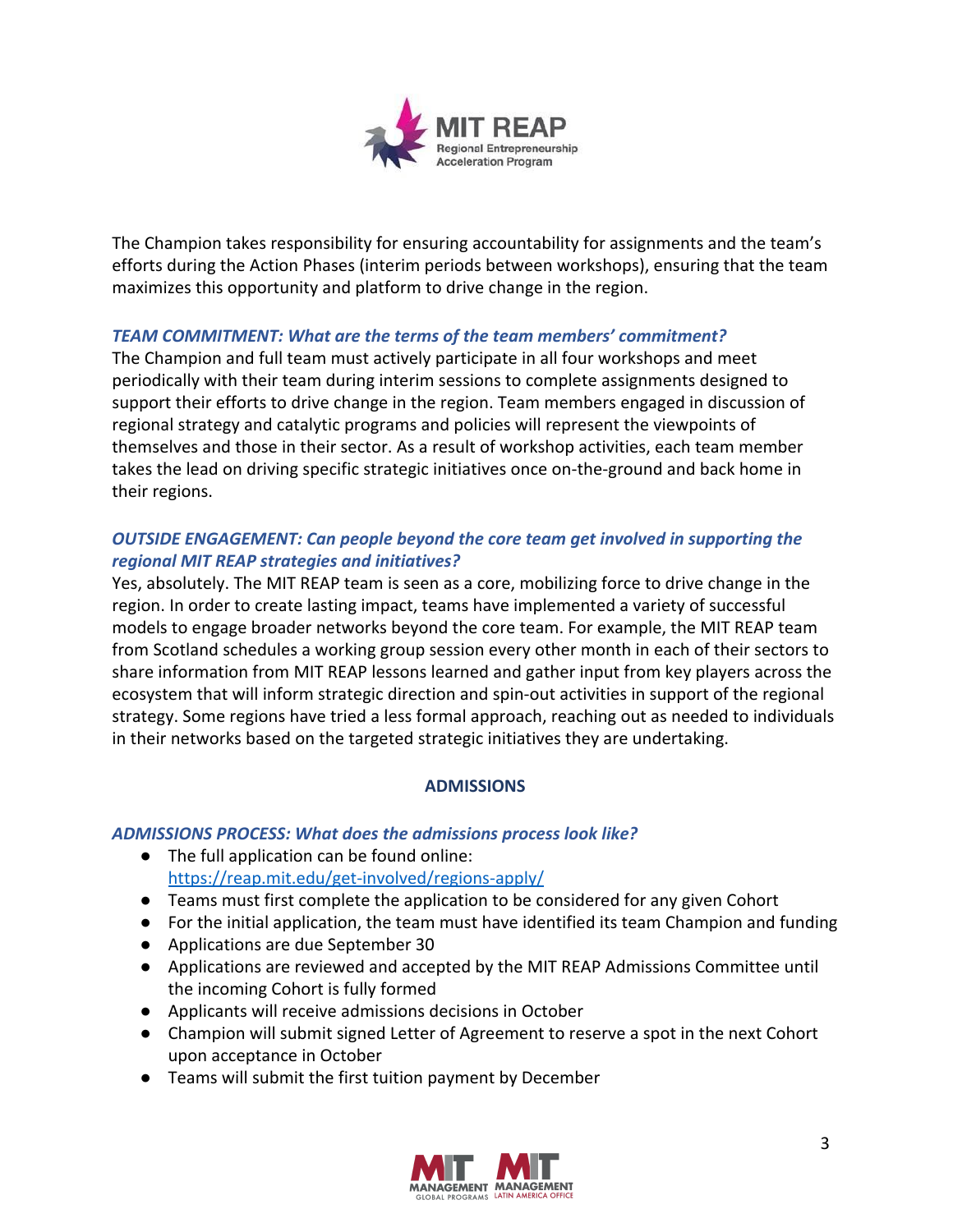

● Teams will hold initial local team meetings and complete preliminary work prior to attending the first Workshop in May

*ADMISSIONS PROCESS: What is the difference between Early Decision and Regular Decision?* Typically, a higher percentage of applicants are accepted during the Early Decision period than during the Regular Decision period. Additionally, Early Decision applicants have the opportunity to receive feedback on their applications from the Admissions Committee, and be re-considered during the Regular Decisions period if they are not accepted during the Early Decision round.

### **TIMELINE AND PROGRAM STRUCTURE**

## *NEXT COHORT: What is the timeline for the start of the next MIT REAP Cohort?*

Teams are encouraged to start meeting locally after acceptance into the program. The first workshop launches in May at MIT, and the tentative schedule for the remaining workshops is: Workshop 2 in December, Workshop 3 in May (in-region), and Workshop 4 in December of the final year. Teams are expected to schedule local meetings and calls in between workshops and determine the timeline as necessary to meet their needs. Each team has three virtual check-ins with MIT REAP faculty to ensure continued momentum.

#### *CURRICULUM: What is the curriculum structure for the two years?*

All workshops include:

- Faculty lectures
- Faculty coaching
- Facilitated activities designed for regional team discussion across stakeholder groups
- Time for regional team discussion to build upon the regional strategy and apply MIT frameworks and research to real-world challenges
- Team progress presentations
- Lively exchange across regions to discuss global best practice
- Critique sessions to use others' lessons learned to improve each regional strategy
- Social events that inspire candid conversation among Cohort members
- Evening events to engage with the host's broader ecosystem
- Ecosystem tours of host regions

#### **Action Phase 0:**

Before the first workshop, each region will focus on finalizing its team and building a presentation of the landscape of its regional ecosystem, including strengths, weaknesses, and opportunities.

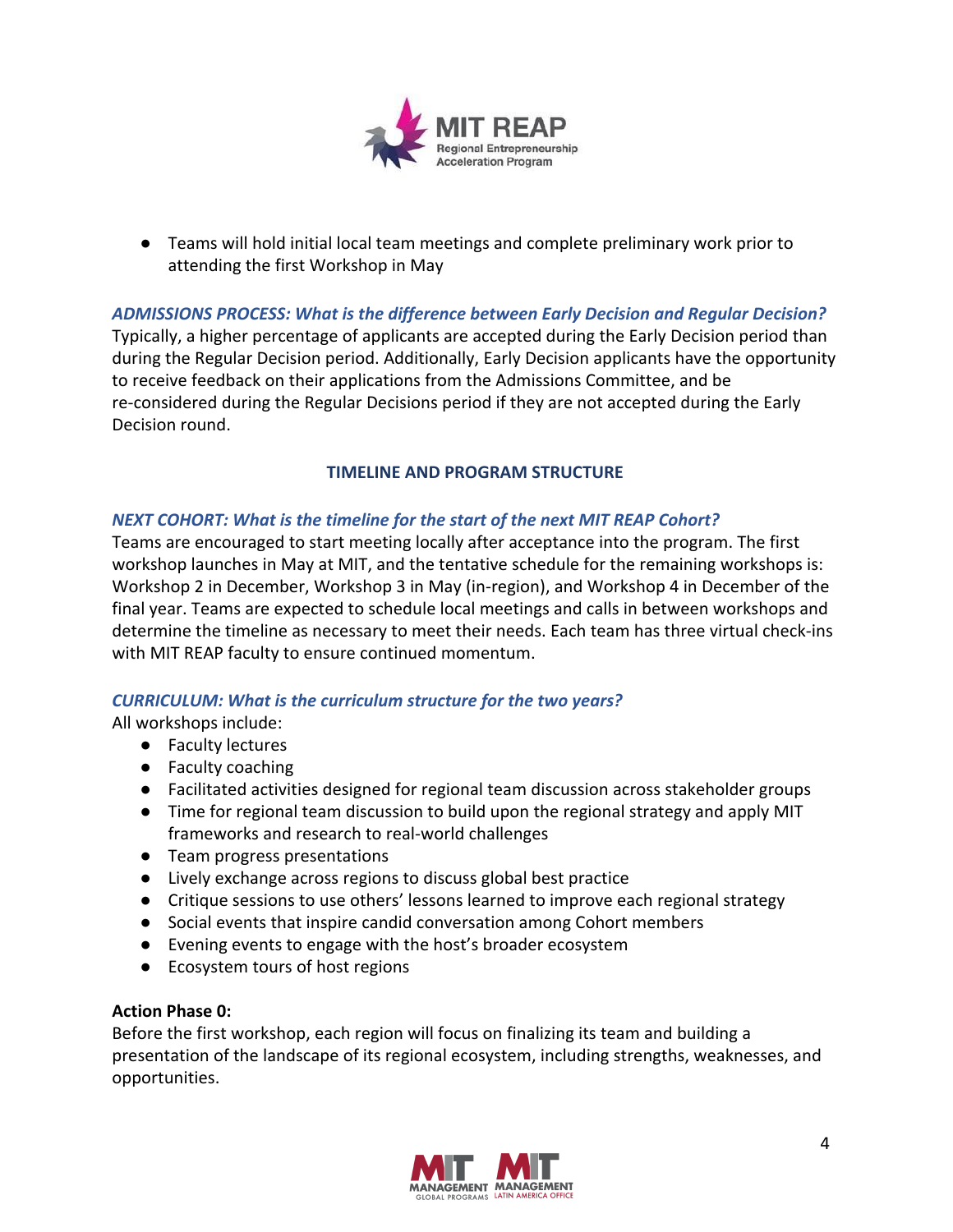

### **Workshop 1:**

At the first workshop, teams will collaborate with their team members, Cohort, MIT REAP faculty and staff to:

- Examine MIT REAP foundational framework including innovative capacity, entrepreneurial capacity, and cluster focus and linkages
- Discuss the MIT advantage, innovation-driven entrepreneurship, and lessons learned from our ecosystem
- Discuss entrepreneurial culture
- Attend an ecosystem tour at MIT
- Conduct a deep ecosystem assessment of their own region with MIT REAP tools and frameworks
- Apply MIT REAP frameworks and research to each region, facilitating conversation across stakeholder groups to paint a clear picture of opportunities that exist and the foundation for building a regional strategy
- Benchmark with other regions
- Deep-dive on prizes and competitions

## **Action Phase 1:**

Between the first two workshops, regions will spend time:

- Assessing their ecosystems
- Validating initial assumptions with broader group
- Establishing broader ecosystem engagement model
- Designing/redesigning prizes and/or competitions
- Refining their teams
- Beginning experimentation

#### **Workshop 2:**

At the second workshop, teams will collaborate with their team members, Cohort, and MIT REAP faculty to:

- Build a custom regional strategy for acceleration with input from the full team and support from faculty coaching
- Explore how linkages can help your ecosystem connect innovators and entrepreneurs and the efforts of the public and private sector
- Deep-dive on accelerators

## **Action Phase 2:**

Between the second and third workshops, regions will spend time:

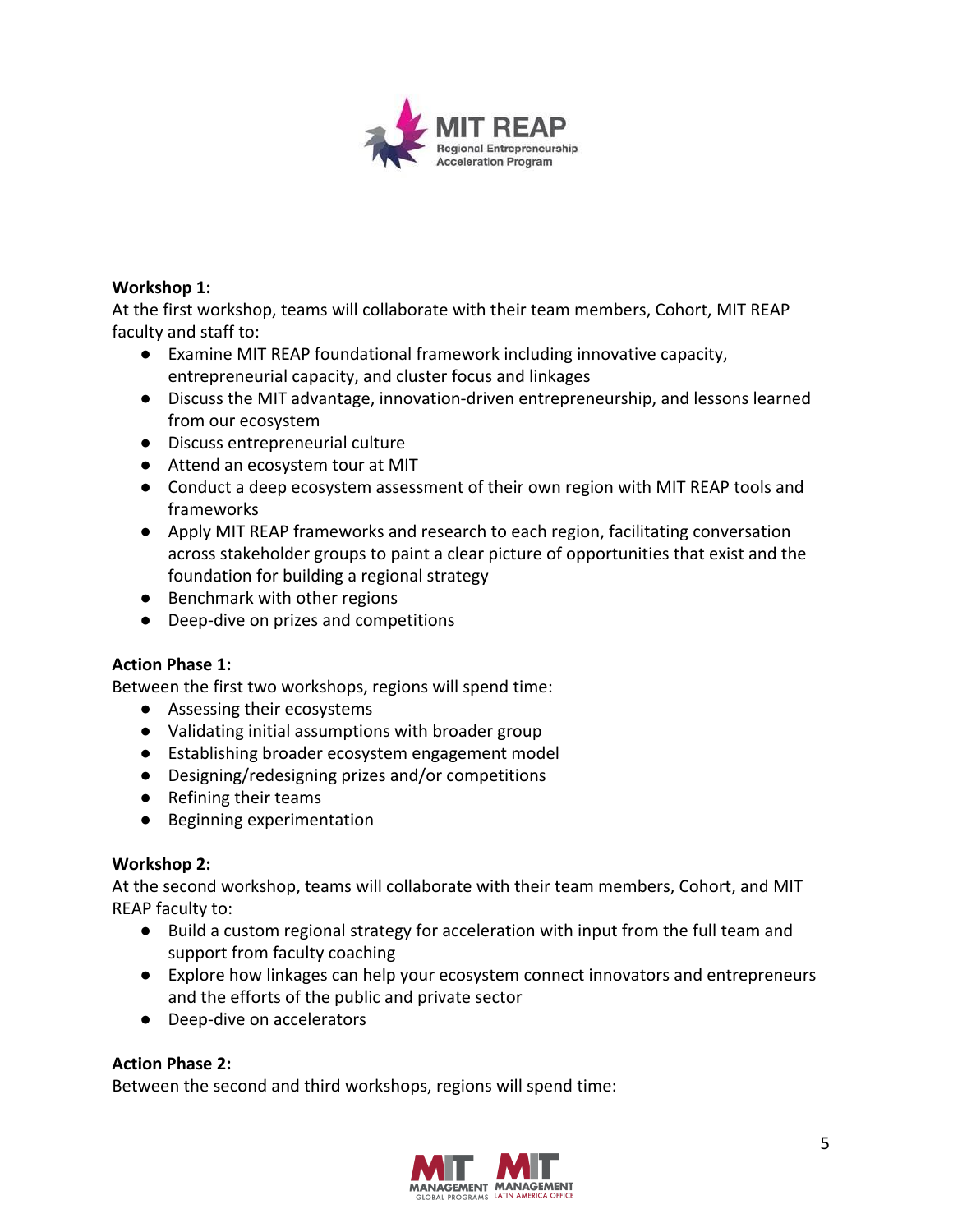

- Assessing and designing/redesigning accelerators
- Building and refining their regional strategy
- Validating assumptions
- Engaging a broader network of people relevant to newly developed strategy
- Continuing experimentation
- Decide on strategic interventions to implement

## **Workshop 3:**

At the third workshop, teams will collaborate with their regional team, Cohort, and MIT REAP faculty to:

- Focus on collective action: shared metrics, common agenda, backbone organization that drives action, and implementation
- Critique team presentations on regional strategies to help further iterate strategy
- Spend time as a team building an implementation plan for the regional MIT REAP strategy, driving towards shared metrics for progress, identifying must-win battles and initiatives that can be led in the near-term and longer-term
- Attend an ecosystem tour of member host region

## **Action Phase 3:**

Between the third and fourth workshops, regions will spend time:

- Outlining MIT REAP impact and detailing their journey during the course of the program
- Developing a regional MIT REAP Dashboard to share qualitative and quantitative metrics used to measure success
- Implementing and experimenting with regional strategy through strategic interventions
- Refining the team and broader ecosystem engagement model

## **Workshop 4:**

At the fourth workshop, teams will collaborate with their regional teams, Cohort, and MIT REAP faculty to:

- Connect with the next MIT REAP cohort to broaden the community of practice
- Present final outcomes
- Plan for establishment of an enduring organization and next steps

## **MIT REAP Global Network (RGN):**

Following the four workshops, MIT REAP teams will remain engaged through:

- Ongoing implementation of a MIT REAP strategy
- Annual MIT REAP conferences with broader community of practice
- Engagement with regional MIT REAP team to continue progress on initiatives begun during the two-year program phase

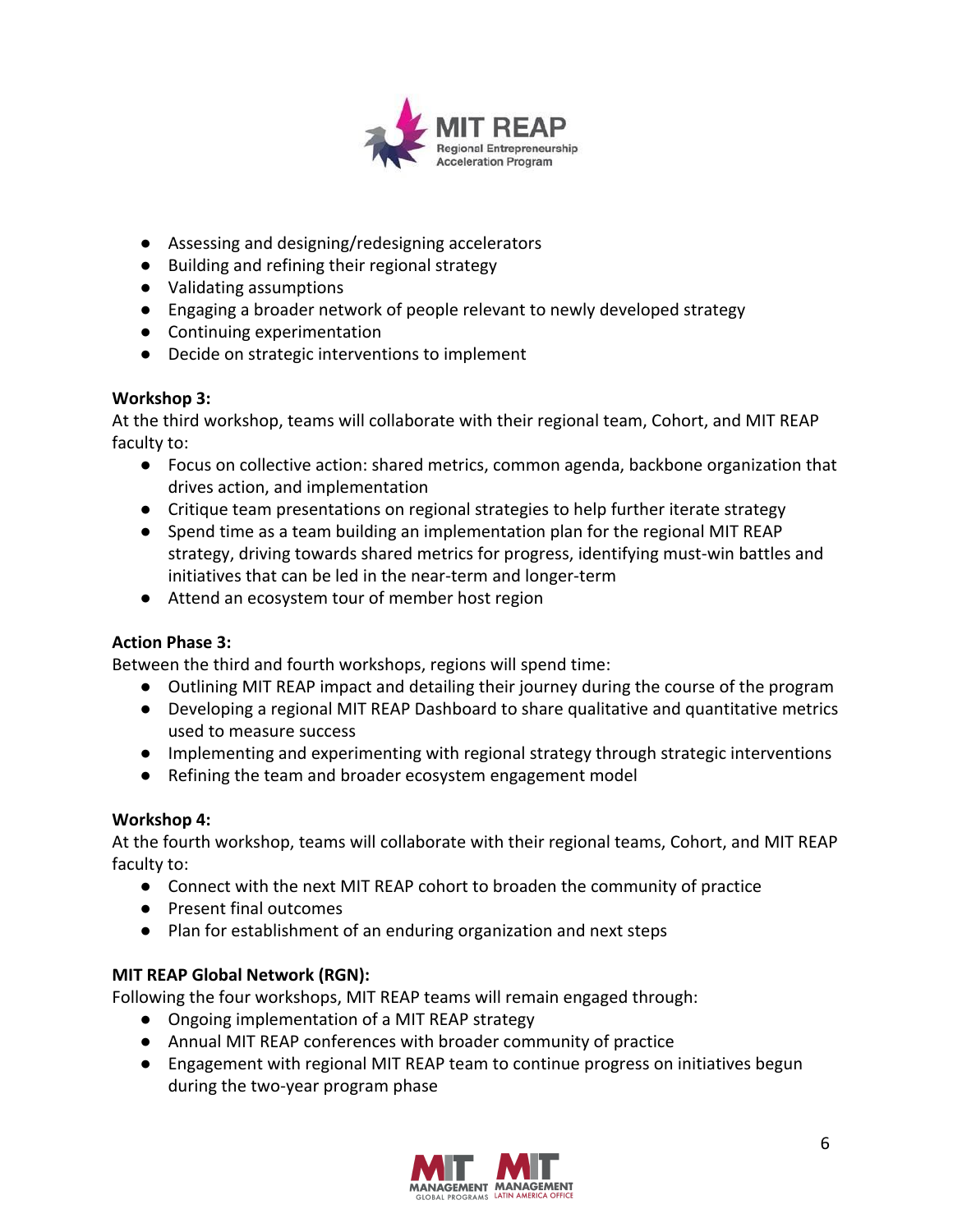

#### *ACTION PHASES: What happens between workshops?*

The periods between workshops are called Action Phases. During these Action Phases, regional teams work on deliverables and other spin-out initiatives that they deem important to support their regional MIT REAP strategy development and implementation. Some examples of such deliverables are: full ecosystem assessments, prize or competition design or re-design, MIT REAP progress reports, building or refining an enduring organization that will accelerate the ecosystem during and beyond their time at MIT REAP.

Very often, teams refine additional projects started before or during their time with MIT REAP that are related to their overall strategy. For example, launching accelerators built upon a stronger foundation learned through their work with MIT REAP, iterating on an Innovation District design that was conceived prior to the program and applying key lessons learned from MIT REAP, or facilitating partnerships between key partners and organizations.

With a strong in-region presence and commitment, team members often meet with key players across their regions, build working groups, facilitate workshops and generally gather input and extend the impact of the core team. Teams have even taken it upon themselves to collaborate with each other on specific opportunities across regions and have organized visits to each other's regions as a result.

### *HOSTING WORKSHOPS: Will each MIT REAP team have the opportunity to host a workshop in its own region?*

Three workshops take place at MIT, and one is hosted by a region represented in the Cohort. Regions can lobby for the opportunity to host the third workshop, if desired. Host regions facilitate tours of their local ecosystems and have the benefit of engaging the cohort with their broader entrepreneurial community.

#### **TUITION**

#### *COST AND COVERAGE: What is the cost of tuition and what does tuition cover?*

The cost of the program is \$425,000 USD (subject to change) for up to 12 participants (or \$325,000 USD for up to 8 participants). Tailored payment schedule can be arranged.

#### **Tuition covers:**

● Attendance for a regional team of up to 12 at four workshops.

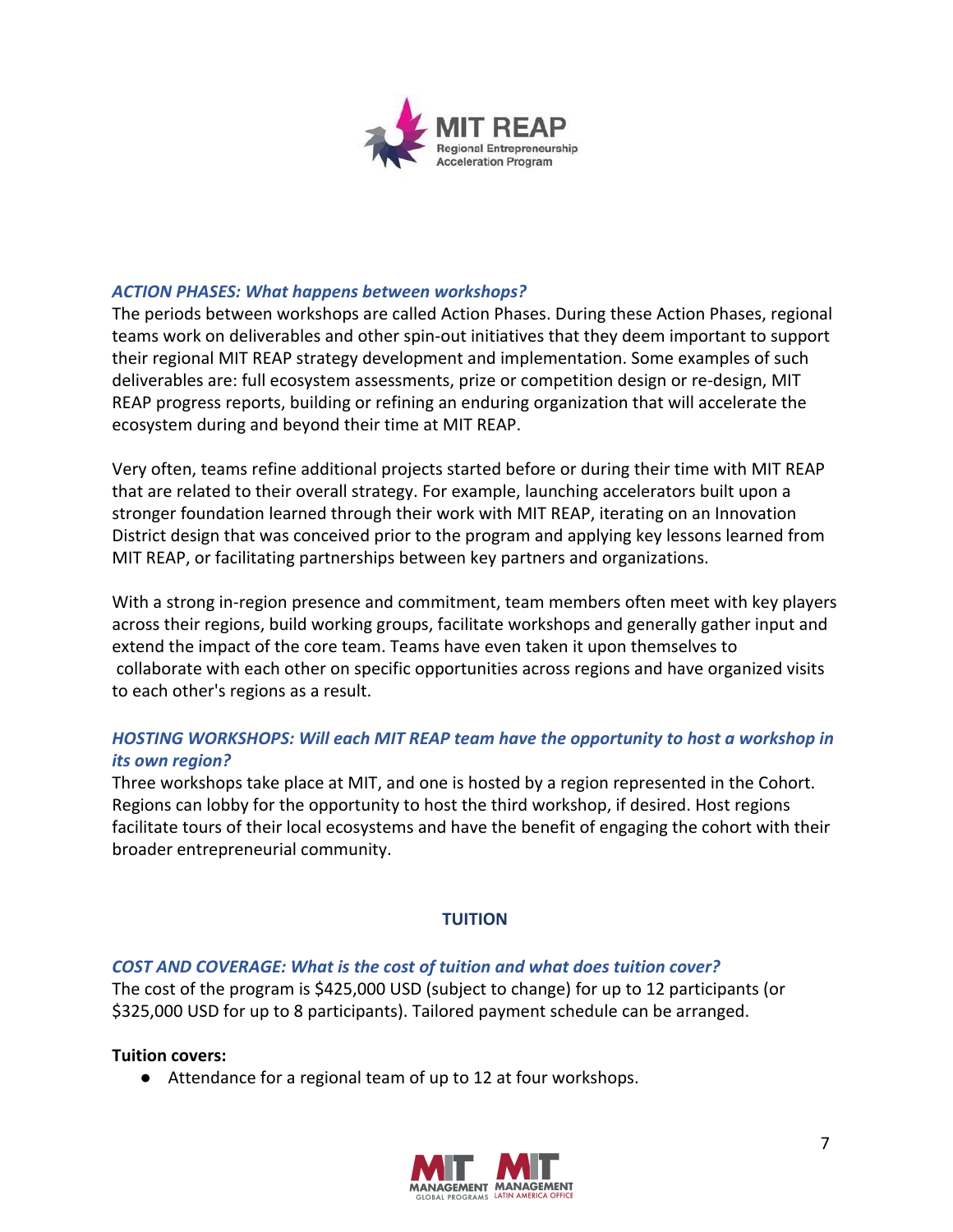

- Faculty lectures with rigorous frameworks, tools, and research.
- Supplemental readings and deep-dives on ecosystem tools including competitions, accelerators, etc.
- Hands-on coaching from faculty and staff (both on-site and virtual) at and between workshops while the team is working through strategy, program development, and completing deliverables.
- Opportunities to work as a team towards a regional MIT REAP strategy assess, analyze, vet, implement strategy. Design and implement policies and programs that support that strategy. Build relationships across stakeholder groups in your region. Stimulate partnerships, spin out initiatives, etc. built upon these new collaborative relationships.
- Opportunities to collaborate with other regions benchmark your region against others, get realistic critiques and helpful advice and information that helps your region iterate your own strategy and implementation plans, programs, and policies given lessons learned from their efforts.
- Opportunities to network with high-ranking decision makers from around the world during workshops and social events such as dinners and networking receptions.
- Ecosystem tours of host regions which include company visits and networking with key players in the region.
- Visit by MIT REAP faculty member.

#### **Tuition does not cover:**

Tuition does not cover flights to four workshops (three at MIT and one in a member region to be determined by the cohort), hotels, or other incidental travel expenses. Sometimes these costs are covered by the individual or organizations represented, but most often these are covered by the funding organization who is funding the tuition.

Additional budget put aside for the implementation of programs and initiatives inspired by MIT REAP work and interactions with cohort members and faculty. Most regions influence future implementation budgets after developing their MIT REAP strategy at the beginning of the program.

#### *SUBMISSION: How is tuition submitted?*

MIT will issue an invoice for payment – in yearly installments or in full as requested. There can be one or multiple funders, but this will be agreed to with MIT and organized by the Champion who commits to coordinating the total funding. The Champion will provide all necessary information required for invoicing. The first payment is due after the contract is signed.

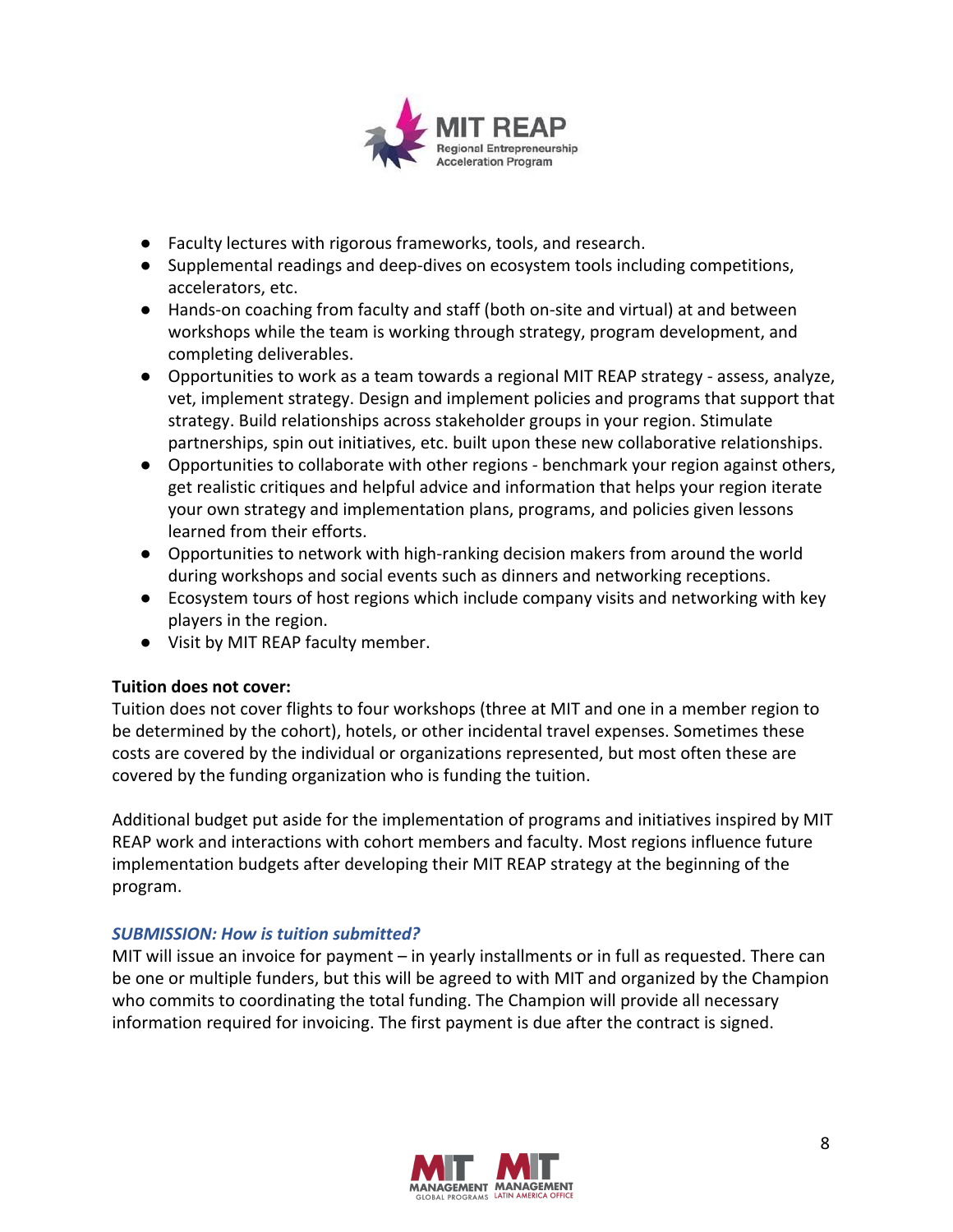

### **IMPACT**

### *PARTICIPANT BENEFITS: What are the benefits for the team members?*

The concepts, tools, and frameworks covered in this program will enable participants to:

- **LEAD** the transformation of your ecosystem by contributing your knowledge of the landscape and utilizing your leadership position within your community
- **CONNECT** with diverse stakeholders and key players in your regional ecosystem as you develop a regional MIT REAP strategy together
- **NETWORK** with entrepreneurial ecosystem leaders from across the globe as you participate in engaged discussions to understand different viewpoints on key issues, and work alongside each other to drive impact
- **● ENGAGE** and build sustainable relationships with MIT Faculty, who will apply their deep expertise in entrepreneurial ecosystem acceleration to guide your region's growth
- **LEVERAGE** the MIT REAP program as a platform for visibility and change
- **● JOIN** the rapidly expanding MIT REAP alumni network and an elite group of MIT REAP members

MIT REAP participants who attend **all** workshops and action phases over the program's 2-year period receive a completion certificate. This also designates them as an MIT Sloan Affiliate Alumni, which grants them inclusion and access to the MIT Sloan alumni directory, an MIT Sloan email-forwarding-for-life address, as well as a subscription to the MIT Sloan alumni newsletter.

## *REGIONAL BENEFITS: What are the benefits for the regions?*

- **IDENTIFY** regional challenges for economic growth and prosperity using MIT REAP frameworks and faculty-driven activities
- **DEVELOP** custom metrics and MIT REAP strategy to propel your region using innovationdriven entrepreneurship (IDE)
- **COLLABORATE** with public and private stakeholders across the globe to inform strategy and drive sustainable impact
- **IMPLEMENT** key programs and policies to support regional strategy, informed by MIT research and global best practice
- **DEPLOY** MIT rigor and frameworks to deepen analysis and evaluate current regional entrepreneurial ecosystems
- **LEARN** how to use accelerators, prizes, diaspora, and risk capital to catalyze regional economic growth
- **MEASURE** your regional performance by utilizing a data-driven region-specific dashboard containing a combination of standardized and custom metrics associated with regional entrepreneurship capacity, innovation capacity and cluster growth

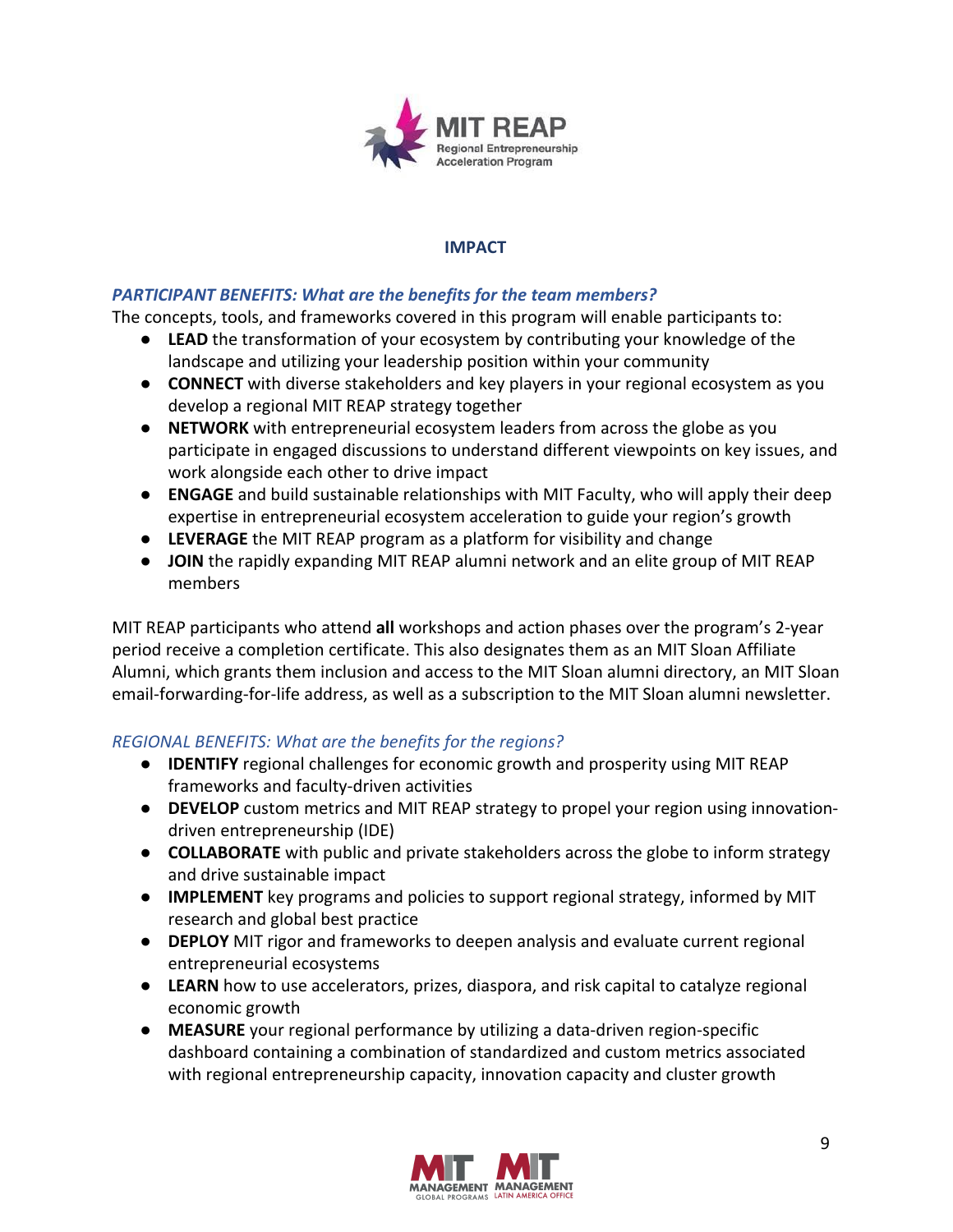

- **COMPARE** with and learn from other regions globally, fostering international relationships and collaboration opportunities within and outside of MIT REAP
- **CONTINUE** progress on the initiatives begun during the program by remaining invested in their projects through engagement with their regional MIT REAP teams and faculty after the end of the two-year program

#### *PROGRAM EXPERIENCE: What will you do?*

- **● Workshops**
	- o Participants attend highly interactive two-and-a-half-day educational workshops twice a year for two years. All regions attend workshops together, where they have time to interact with faculty, work together as a team, and collaborate with other regions.
	- $\circ$  Workshop activities are designed to share global best practices as well as to critique and iterate on their regional strategy and innovative design.
- **● Action Phases**
	- $\circ$  Action phases are active time between workshops for teams to complete specific projects designed to deepen analysis, validate assumptions with a broader network, and implement new programs and policies.
	- o Teams will leverage faculty coaching and the community of their cohort peers to enable regions to more effectively impact their ecosystems.
- **● Networks**
	- $\circ$  The MIT REAP alumni community of practice, MIT REAP Global Network (RGN), the MIT REAP website (reap.mit.edu), and the MIT REAP alumni portal keep regions connected to each other and MIT faculty during and after the program.
- **● Dashboard**
	- $\circ$  The regional dashboard is an especially exciting new offering which emphasizes MIT REAP's data-driven approach to accelerating IDE entrepreneurial growth. With faculty support, regions will develop a unique set of metrics to track regional growth of entrepreneurial and innovation capacity. Dashboard metrics capture many sources of growth including innovative capacity, entrepreneurial capacity, cluster location quotients, and IDE catalysts.

## *EXAMPLES: How can I learn more about the specific direct impact MIT REAP is having on current member regions?*

All REAP member regions are developing team pages to share more information about the ecosystem challenges they're tackling as a team, ongoing during the program and how they're progressing towards shared metrics for the region.